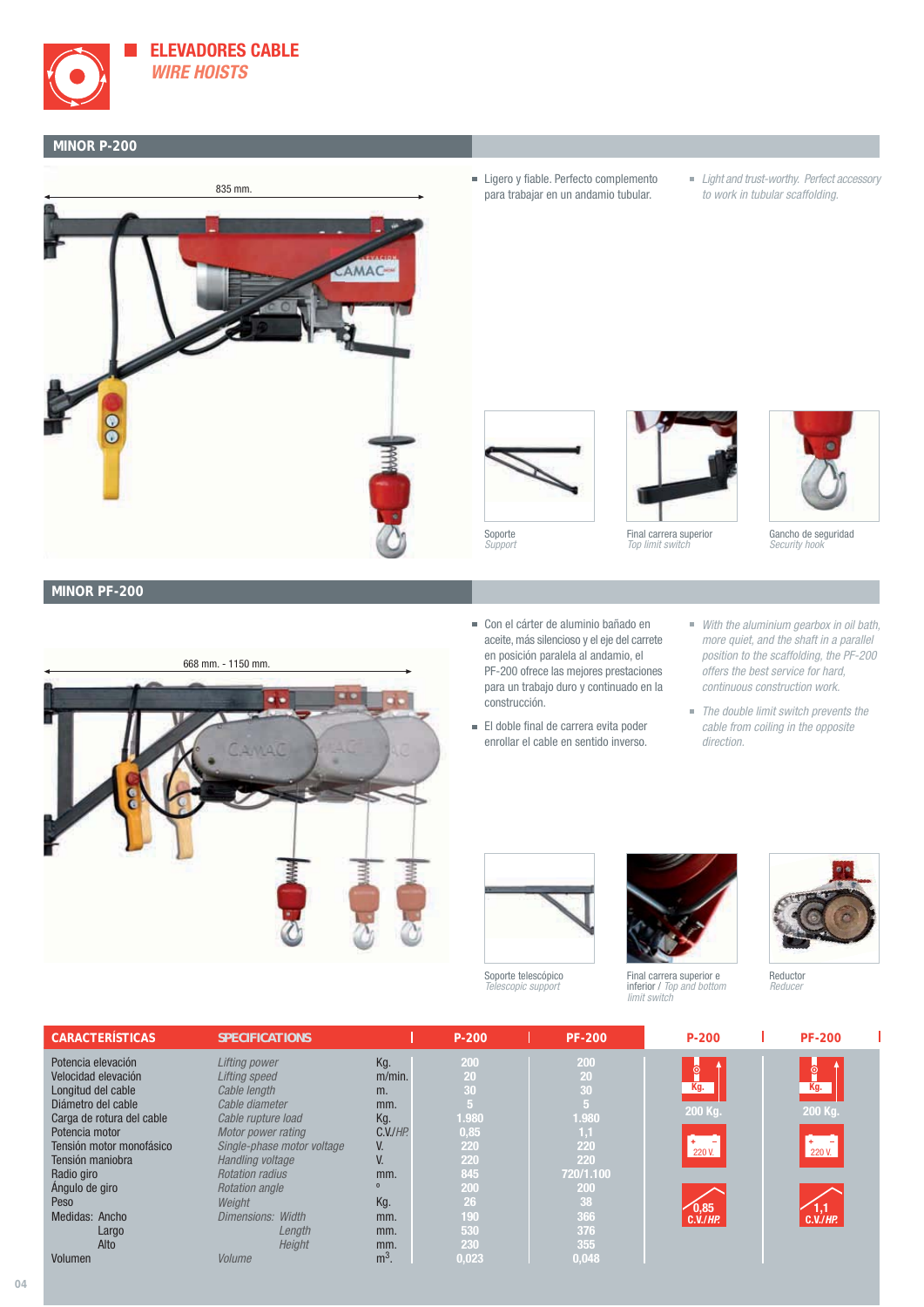

**ELEVADORES A CABLE WIRE HOISTS**

#### **MINOR 2003**



- Robusto, versátil y de fácil instalación, solución perfecta a las necesidades de elevación en la construcción.
- Robust, versatile and easy to install. The perfect solution for construction hoisting needs.



Gancho de seguridad Security hook



Final carrera superior Top limit switch

### **MINOR MILLENNIUM**



- Brazo extensible, botonera a 48 V (extraíble) y chasis tubular anticaídas. Excelentes prestaciones para trabajar en la construcción.
- Extendable arm, 48 V button panel (extractable) and tubular anti-fall chassis. Excellent construction work performance.







Botonera con 15 ó 30 m. de cable opcional / Optional button panel with 15 or 30 m. of cable

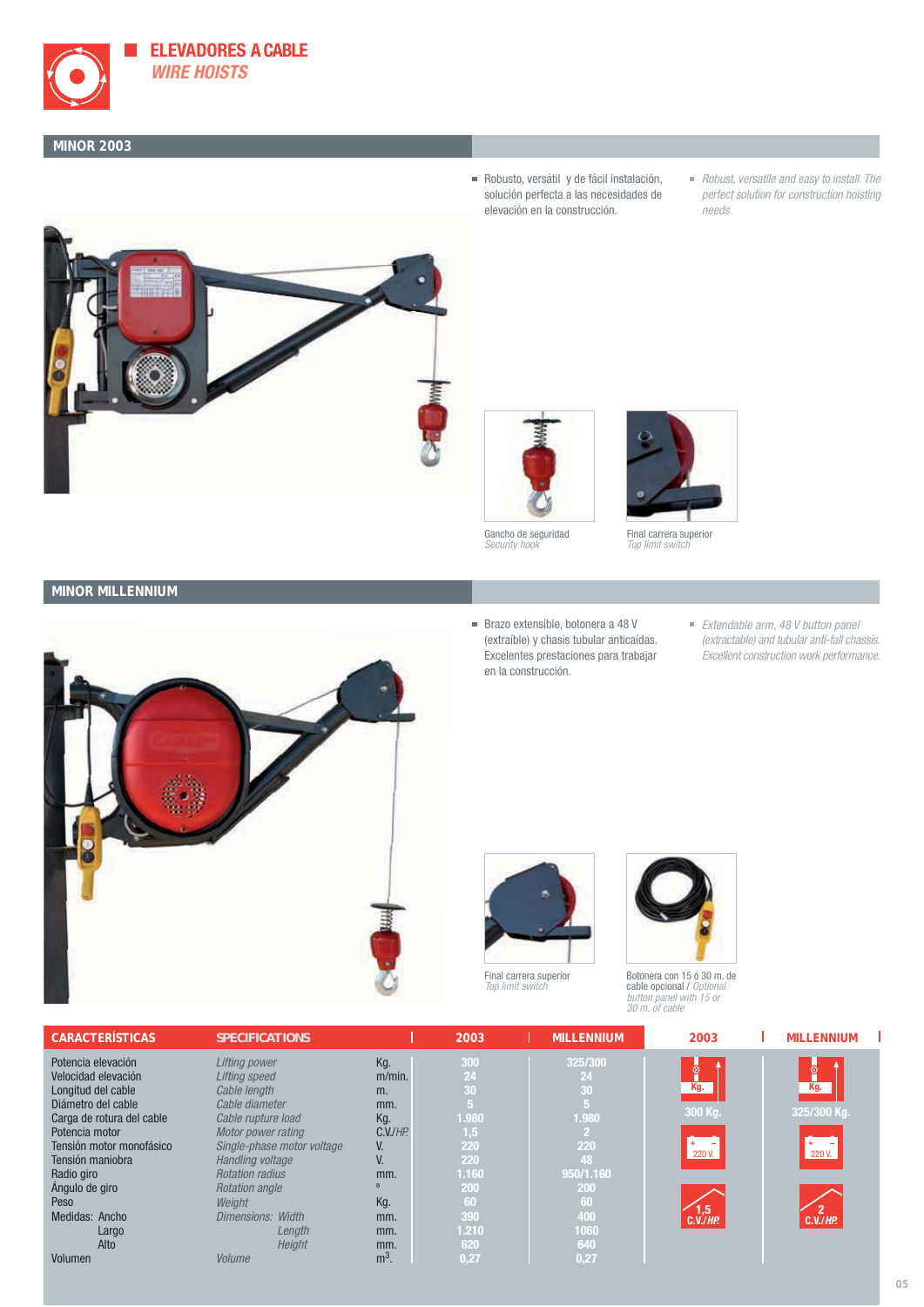

# **MINOR MILLENNIUM PÓRTICO**



- Gran solución para elevar materiales desde la cubierta superior de una construcción a cualquier piso de la misma.
- La botonera a 48 V permite el cable de mando hasta 30 metros de longitud.
- Great solution for hoisting materials from the top roof of a construction project to any of the building's floors.
- The 48 V button panel's control cable has up to 30 metres of length.



Final carrera superior Top limit switch





Botonera con 15 ó 30 m. de cable opcional / Optional button panel with 15 or 30 m. of cable





- El elevador se instala en la base del edificio o andamio y requiere de un reenvío superior.
- También puede realizar trabajos de tracción haciendo que el cable trabaje paralelo al suelo.
- The hoist is installed at the base of the building or scaffold and requires an upper guide pulley.
- Traction jobs can also be done by making the cable work parallel to the ground.



Reenvío superior Upper guide pulley



Base del elevador Hoist base



Botonera con 15 ó 30 m. de cable opcional / Option button panel with 15 or 30 m. of cable

| <b>CARACTERÍSTICAS</b>    | <b>SPECIFICATIONS</b>      |                | 325              | M. PÓRTICO<br>500 | 1000  | 325                         | M. BASE<br>500 | 325                        | <b>M. PÓRTICO</b><br>500                             | 1000               | <b>M. BASE</b><br>325    | 500      |
|---------------------------|----------------------------|----------------|------------------|-------------------|-------|-----------------------------|----------------|----------------------------|------------------------------------------------------|--------------------|--------------------------|----------|
| Potencia elevación        | <b>Lifting power</b>       | Kg.            | 325              | 500               | 1000  | 325                         | 500            | ို                         | ို                                                   | ۱.<br>ا            |                          |          |
| Velocidad elevación       | Lifting speed              | $m/min$ .      | 22               | 22                | 11    | $22^{\circ}$                | 22             | Kg.                        | Kg.                                                  | Kg.                | Kg.                      | ႞<br>Kg. |
| Longitud del cable        | Cable length               | m.             | 30/6             | 30/60             | 60    | 30/60                       | 30/60          |                            |                                                      |                    |                          |          |
| Diámetro del cable        | Cable diameter             | mm.            | 15               | 6.                | 16.   | 15.                         | 6.             | 325 Kg                     | 500 Kg.                                              | 21000 Kg           | 325 Kg.                  | 500 Kg.  |
| Carga de rotura del cable | Cable rupture load         | Kg.            | 1.98             | 2.686             | 2.686 | 1.980                       | 2.686          |                            |                                                      |                    |                          |          |
| Potencia motor            | Motor power rating         | $C.V.$ / $HP.$ | $\overline{2,2}$ | 3,5               | 3,5   | $\overline{\mathcal{L}}$ ,2 | 3,5            | $\sim$                     | $\left  \begin{array}{cc} + & - \end{array} \right $ |                    | $\frac{1}{220}$ V.       | $+ - -$  |
| Tensión motor monofásico  | Single-phase motor voltage | V.             | 220              | 380 1             | 380 T | 220                         | 380 1          | 220 V.                     | 380 V.                                               | $\frac{1}{380}$ V. |                          | 380 V.   |
| Tensión maniobra          | Handling voltage           |                | 48               | 48                | 48    | 48                          | 48             |                            |                                                      |                    |                          |          |
| Peso                      | Weight                     | Kg.            | 63               | 65                | 76    | 66                          | 68             |                            |                                                      |                    |                          |          |
| Medidas: Ancho            | Dimensions:<br>Width       | mm.            | 450              | 450               | 450   | 530                         | 530            |                            |                                                      |                    |                          |          |
| Largo                     | Length                     | mm.            | 470              | 470               | 470   | 1.500                       | 1.500          | $\epsilon_{x, V, H}^{2,2}$ | 3,5                                                  | $3,5$<br>C.V./HP.  | $\sqrt{2,2}$<br>C.V./HP. | 3,5      |
| Alto                      | Height                     | mm.            | 480              | 480               | 480   | 410                         | 410            |                            |                                                      |                    |                          |          |
| Volumen                   | Volume                     | $m3$ .         | 0,10             | 0, 10             | 0, 10 | 0,09                        | 0,09           |                            |                                                      |                    |                          |          |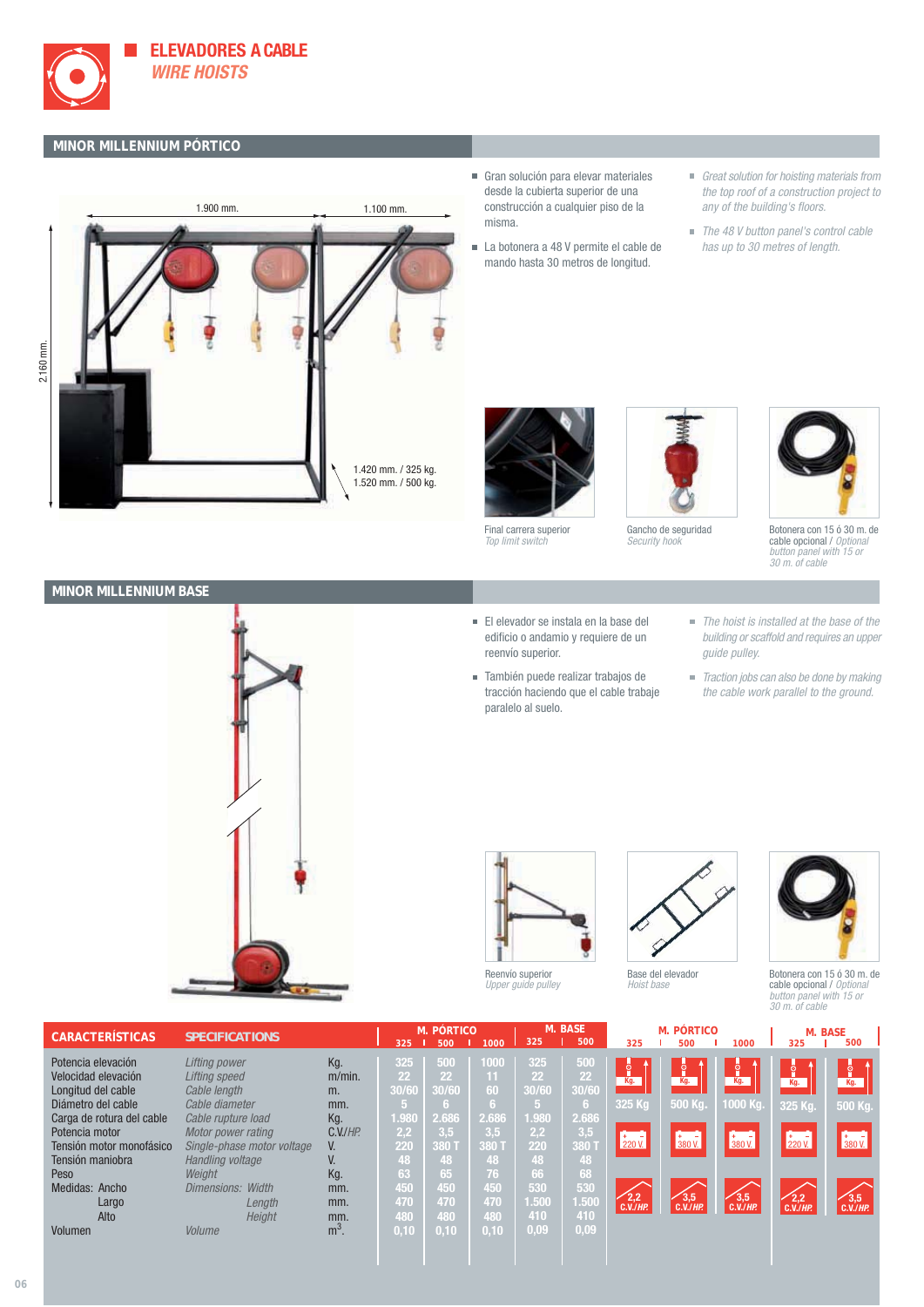

### **MINOR MILLENNIUM PLUMA**



- El elevador de más rápida y fácil instalación que puede trabajar desde cualquier punto de la obra.
- Su cabezal giratorio de 360 º es una magnifica solución para cargar y descargar materiales.
- The quickest and easiest hoist to install, with the ability to work from any of the project's locations.
- $\blacksquare$  Its 360 $^{\circ}$  rotating head is a great solution to load and unload materials.



Final carrera superior Top limit switch







Botonera con 15 ó 30 m. de cable opcional / Optional button panel with 15 or 30 m. of cable





| Final de carrera superior e inferior |
|--------------------------------------|
| integrados en el motor.              |

- Especialmente diseñado para facilitar y agilizar el montaje del andamio tubular.
- Dispone de 2 velocidades y un gancho especial para elevar elementos de andamio.
- Final de carrera integrado en el motor para evitar los enganches de la mercancía.
- 70 metros de cable





| Doble velocidad |  |
|-----------------|--|
| Double speed.   |  |

20 m./min. 40 m./min.

| <b>CARACTERÍSTICAS</b>    | <b>SPECIFICATIONS</b>      |                | 325             | <b>M. PLUMA</b><br>400 | 500            | M. DUPLO       | 325                              | <b>M. PLUMA</b><br>400   | 500                   | M. DUPLO                 |
|---------------------------|----------------------------|----------------|-----------------|------------------------|----------------|----------------|----------------------------------|--------------------------|-----------------------|--------------------------|
| Potencia elevación        | Lifting power              | Kg.            | 325             | 400                    | 500            | 80             |                                  | $\bullet$                | ۱ <sup>6۱</sup>       | å                        |
| Velocidad elevación       | Lifting speed              | $m/min$ .      | 22              | 18                     | 22             | 20/40          | $\frac{\dot{\circ}}{\text{Kg.}}$ | Kg.                      | Kg.                   | Kg.                      |
| Longitud del cable        | Cable length               | m.             | 30/60           | 30/60                  | 30/60          | 70             |                                  |                          |                       |                          |
| Diámetro del cable        | Cable diameter             | mm.            |                 | ΙĠ.                    | 767            |                | 325 Kg.                          | 400 Kg.                  | 500 Kg.               | 80 Kg.                   |
| Carga de rotura del cable | Cable rupture load         | Kg.            | 1.980           | 2.686                  | 2.686          | 956            |                                  |                          |                       |                          |
| Potencia motor            | Motor power rating         | $C.V.$ / $HP.$ | 2,2             | 2,2                    | 3,5            | 0,37/0,75      | <b>I+</b> +                      | l + + + +                | '+ -                  | l + + + + +              |
| Tensión motor monofásico  | Single-phase motor voltage | V.             | 220             | 220                    | 380 T          | 220            | 220 V.                           | 220 V.                   | 380 V.                | 220 V.                   |
| Tensión maniobra          | Handling voltage           |                | 48              | 48                     | 48             | 48             |                                  |                          |                       |                          |
| Radio giro                | <b>Rotation radius</b>     | mm.            | 1.150           | 1.150                  | 1.150          | <b>College</b> |                                  |                          |                       |                          |
| Angulo de giro            | <b>Rotation angle</b>      | $\Omega$       | 360             | 360                    | 360            | <b>COLLECT</b> | 2,2                              |                          |                       |                          |
| Longitud cable botonera   | Lenath of control cable    | m.             | <b>Contract</b> | <b>COLLA</b>           | <b>College</b> | 3              | $C.V.$ /HP.                      | $\sqrt{2,2}$<br>C.V./HP. | $\sqrt{3,5}$ C.V./HP. | $C.V.$ /HP.<br>0,35/0,75 |
| Peso                      | Weight                     | Kg.            | 103             | 103                    | 110            | 50             |                                  |                          |                       |                          |
| Medidas: Ancho            | Dimensions: Width          | mm.            | 630             | 630                    | 630            | 494            |                                  |                          |                       |                          |
| Largo                     | Length                     | mm.            | 2.000           | 2.000                  | 2.000          | 610            |                                  |                          |                       |                          |
| Alto                      | Height                     | mm.            | 600             | 600                    | 600            | 354            |                                  |                          |                       |                          |
| Volumen                   | Volume                     | $m3$ .         | 0.75            | 0.75                   | 0.75           | 0.1            |                                  |                          |                       |                          |

- 
- 
- 
- 

Final carrera superior e inferior / Top and bottom limit

switch

■ *Specially designed to facilitate and speed* up tubular scaffolding assembly. Has 2 speeds and a special hook to lift

■ Top and bottom limit switch integrated

- scaffolding components.
- $\blacksquare$  Top limit switch integrated into the motor to avoid hanging up on materials.
- 70 meters of cable

into the motor.

**07**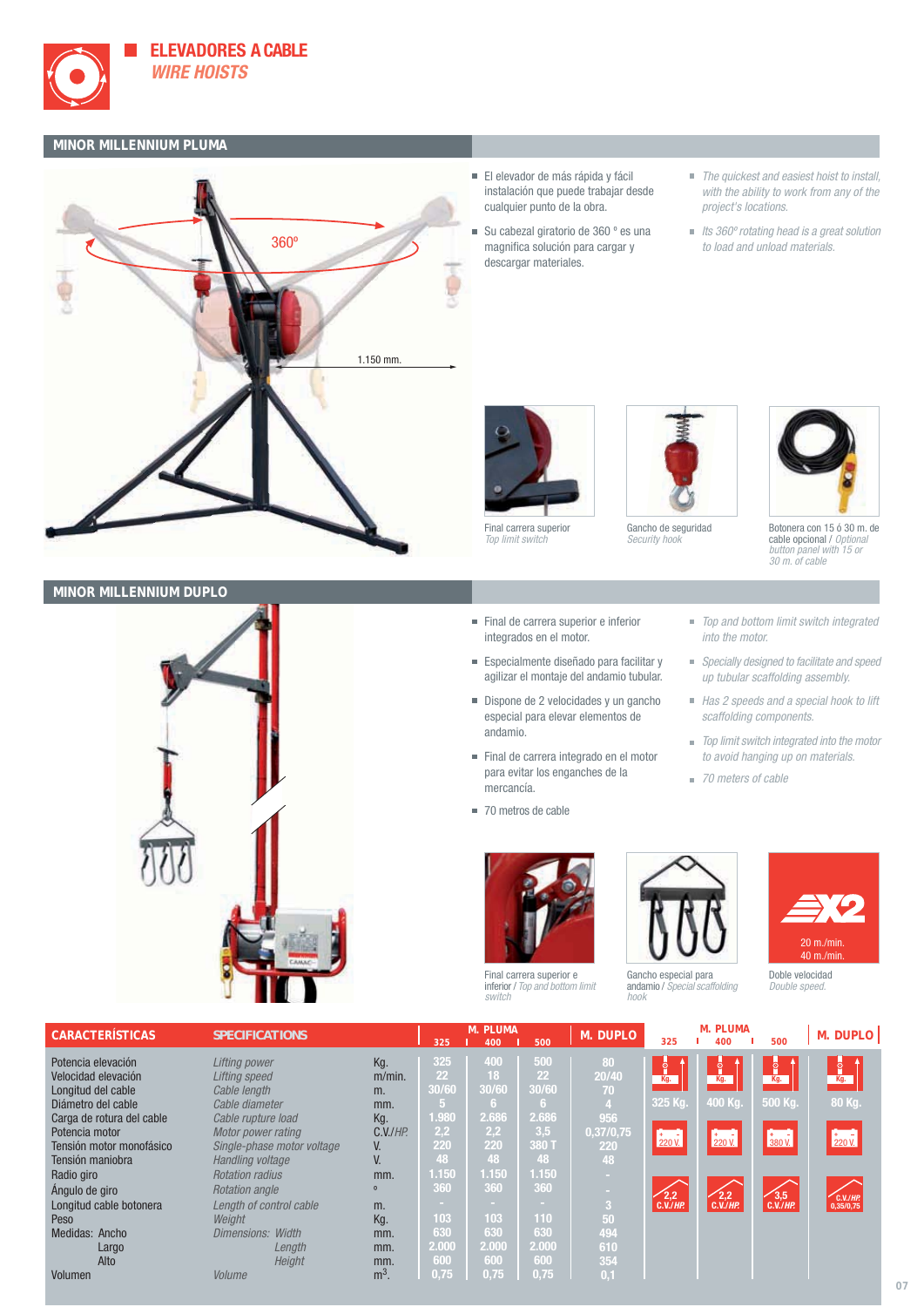

#### **MINOR P-150**



- $\quad \blacksquare$  Su ligereza y fiabilidad lo hacen ideal para elevar cargas ligeras durante toda la jornada laboral.
- $\blacksquare$  Its lightness and trustworthiness make it ideal for hoisting light loads throughout the work day.





Gancho de seguridad Security hook



Final carrera superior Top limit switch

#### **MINOR M-100**



#### **BRICOLAJE**

Soporte Support

Diseñado para pequeños trabajos esporádicos, ofrece las prestaciones ideales para el trabajo en casa.

#### DO IT YOURSELF

Designed for small, sporadic jobs, ideal for at-home work.



Final carrera superior Top limit switch



Gancho de seguridad Security hook



Reenvío superior Upper guide pulley

| <b>CARACTERÍSTICAS</b>    | <b>SPECIFICATIONS</b>      |                | P-150 | $M-100$<br>Normal / Reenvío | P-150                  | $M-100$            |
|---------------------------|----------------------------|----------------|-------|-----------------------------|------------------------|--------------------|
| Potencia elevación        | Lifting power              | Kg.            | 150   | 100/200                     |                        |                    |
| Velocidad elevación       | Lifting speed              | $m/min$ .      | 16    | 16/8                        | ီ                      | စီ့                |
| Longitud del cable        | Cable length               | m.             | 30    | 12/6                        | Kg.                    | Kg.                |
| Diámetro del cable        | Cable diameter             | mm.            |       | -3                          |                        |                    |
| Carga de rotura del cable | Cable rupture load         | Kg.            | 900   | 650                         | 150 Kg.                | 100/200 Kg.        |
| Potencia motor            | Motor power rating         | $C.V.$ / $HP.$ | 0,75  | 0,5                         |                        |                    |
| Tensión motor monofásico  | Single-phase motor voltage | V.             | 220   | 220                         |                        |                    |
| Tensión maniobra          | Handling voltage           | V.             | 220   | 220                         | 220 V.                 | 220 V.             |
| Radio giro                | <b>Rotation radius</b>     | mm.            | 845   | 845                         |                        |                    |
| Angulo de giro            | <b>Rotation angle</b>      | $\mathbf{0}$   | 200   | 200                         |                        |                    |
| Longitud cable botonera   | Length of control cable    | m.             | .     | <b>COLL</b>                 |                        |                    |
| Peso                      | Weight                     | Kg.            | 25    | 10                          |                        |                    |
| Medidas: Ancho            | Dimensions: Width          | mm.            | 160   | 210                         | 0,75<br>$C.V.$ / $HP.$ | 0,5<br>$C.V.$ /HP. |
| Largo                     | Length                     | mm.            | 520   | 445                         |                        |                    |
| Alto                      | Height                     | mm.            | 220   | 170                         |                        |                    |
| Volumen                   | <b>Volume</b>              | $m3$ .         | 0,02  | 0,02                        |                        |                    |